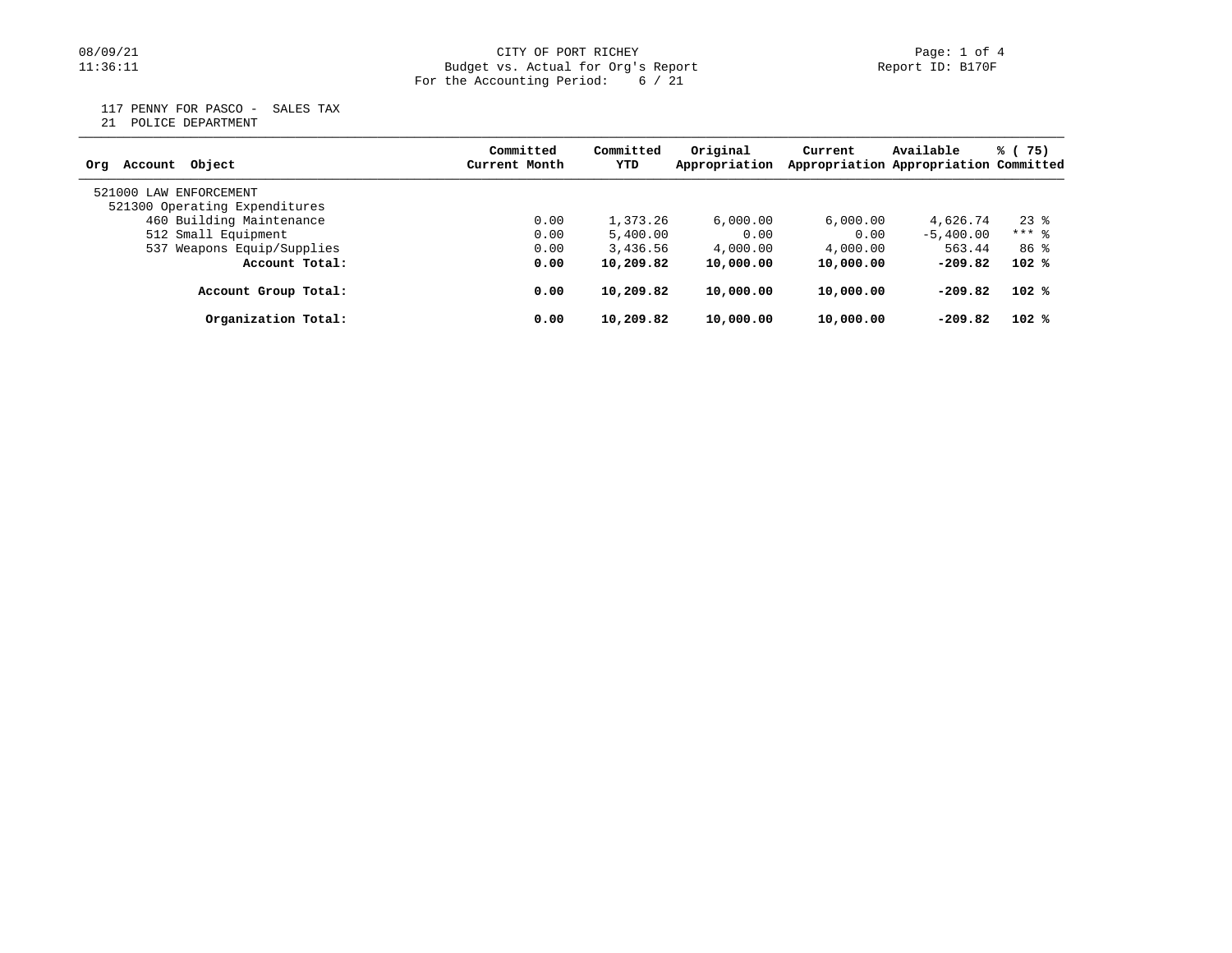## 08/09/21 CITY OF PORT RICHEY Page: 2 of 4<br>Budget vs. Actual for Org's Report Page: 2 Of 4<br>Report ID: B170F Budget vs. Actual for Org's Report For the Accounting Period: 6 / 21

117 PENNY FOR PASCO - SALES TAX

22 FIRE DEPARTMENT

| Object<br>Account<br>Org      | Committed<br>Current Month | Committed<br>YTD | Original<br>Appropriation | Current    | Available<br>Appropriation Appropriation Committed | % (75)         |
|-------------------------------|----------------------------|------------------|---------------------------|------------|----------------------------------------------------|----------------|
| 522000 FIRE CONTROL           |                            |                  |                           |            |                                                    |                |
| 522300 Operating Expenditures |                            |                  |                           |            |                                                    |                |
| 460 Building Maintenance      | 0.00                       | 0.00             | 3,500.00                  | 3,500.00   | 3,500.00                                           | 0 <sub>8</sub> |
| 512 Small Equipment           | 0.00                       | 16,828.58        | 6,530.00                  | 19,940.28  | 3,111.70                                           | 84 %           |
| 514 Safety Equipment          | 2,090.98                   | 4,771.18         | 12,960.00                 | 17,260.00  | 12,488.82                                          | $28$ $%$       |
| Account Total:                | 2,090.98                   | 21,599.76        | 22,990.00                 | 40,700.28  | 19,100.52                                          | 53 %           |
| 522600 Capital Outlay         |                            |                  |                           |            |                                                    |                |
| 612 Radio                     | 0.00                       | 0.00             | 1,573.00                  | 0.00       | 0.00                                               | 0 <sub>8</sub> |
| 613 Fire Equipment            | 0.00                       | 8,136.20         | 61,100.00                 | 47,562.72  | 39,426.52                                          | $17*$          |
| 649 Equipment on Cars         | 0.00                       | 4,719.65         | 8,500.00                  | 8,500.00   | 3,780.35                                           | 56%            |
| 650 Vehicles                  | 0.00                       | 532,395.00       | 535,000.00                | 532,399.00 | 4.00                                               | $100*$         |
| Account Total:                | 0.00                       | 545,250.85       | 606,173.00                | 588,461.72 | 43,210.87                                          | 93%            |
| 522700 Debt Service           |                            |                  |                           |            |                                                    |                |
| 710 Principal                 | 0.00                       | 30,783.49        | 29,819.00                 | 30,784.40  | 0.91                                               | 100 %          |
| 720 Interest                  | 0.00                       | 995.60           | 1,960.00                  | 995.60     | 0.00                                               | $100$ %        |
| Account Total:                | 0.00                       | 31,779.09        | 31,779.00                 | 31,780.00  | 0.91                                               | $100*$         |
| Account Group Total:          | 2,090.98                   | 598,629.70       | 660,942.00                | 660,942.00 | 62,312.30                                          | 91%            |
| Organization Total:           | 2,090.98                   | 598,629.70       | 660,942.00                | 660,942.00 | 62,312.30                                          | 91%            |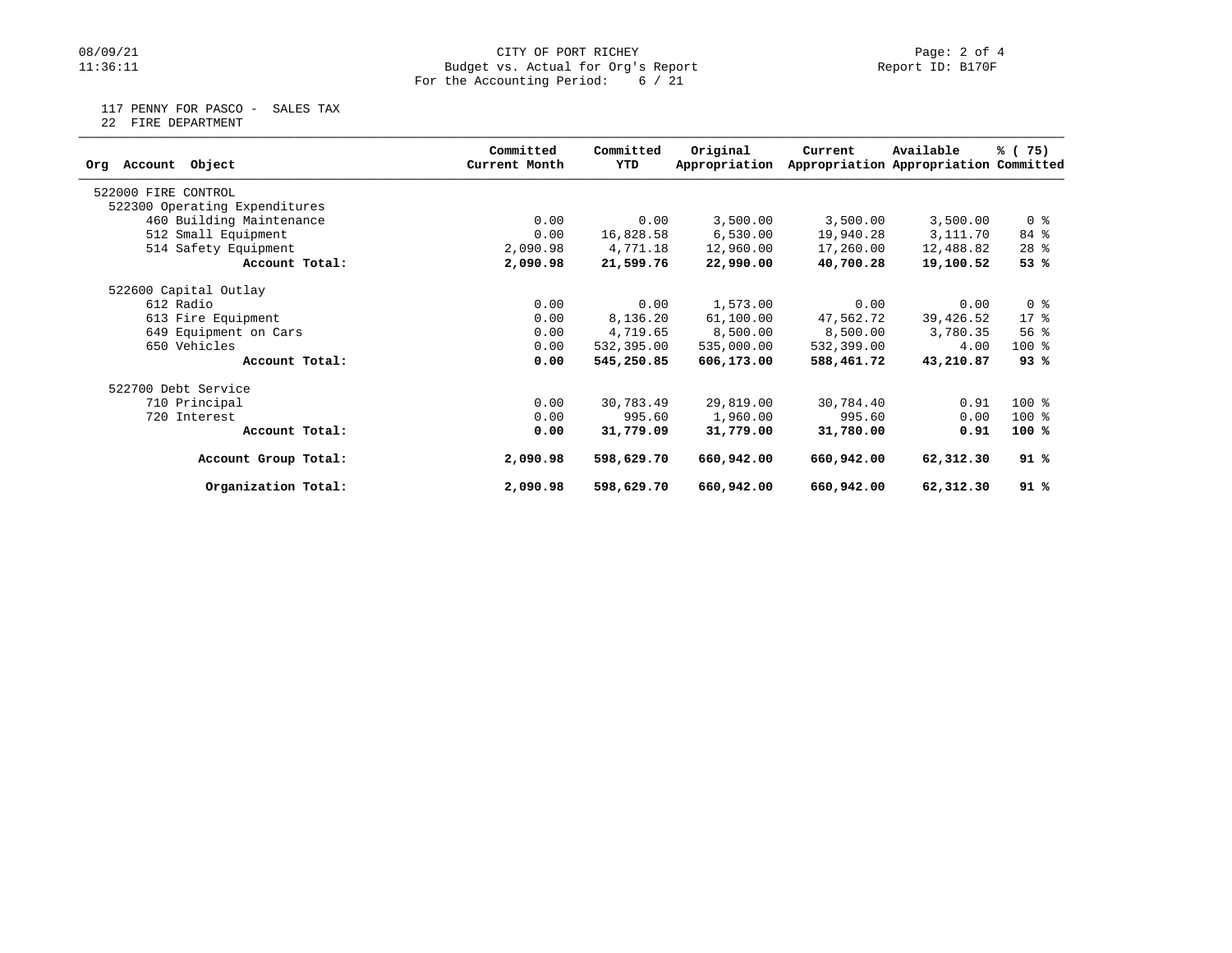## 08/09/21 CITY OF PORT RICHEY Page: 3 of 4<br>Budget vs. Actual for Org's Report Page: 1:36:11 Page: 1:36:11 Budget vs. Actual for Org's Report For the Accounting Period: 6 / 21

117 PENNY FOR PASCO - SALES TAX

41 PUBLIC WORKS DEPARTMENT

| Account Object<br>Ora                                    | Committed<br>Current Month | Committed<br>YTD | Original<br>Appropriation | Current    | Available<br>Appropriation Appropriation Committed | % (75) |
|----------------------------------------------------------|----------------------------|------------------|---------------------------|------------|----------------------------------------------------|--------|
| 541000 ROAD & STREET FACILITIES<br>541600 Capital Outlay |                            |                  |                           |            |                                                    |        |
| 648 Equipment                                            | 0.00                       | 3,386.90         | 50,000.00                 | 50,000.00  | 46,613.10                                          | 7 %    |
| 650 Vehicles                                             | 0.00                       | 31,607.50        | 65,000.00                 | 65,000.00  | 33,392.50                                          | 49 %   |
| Account Total:                                           | 0.00                       | 34,994.40        | 115,000.00                | 115,000.00 | 80,005.60                                          | 30%    |
| Account Group Total:                                     | 0.00                       | 34,994.40        | 115,000.00                | 115,000.00 | 80,005.60                                          | 30%    |
| Organization Total:                                      | 0.00                       | 34,994,40        | 115,000.00                | 115,000.00 | 80,005.60                                          | 30%    |